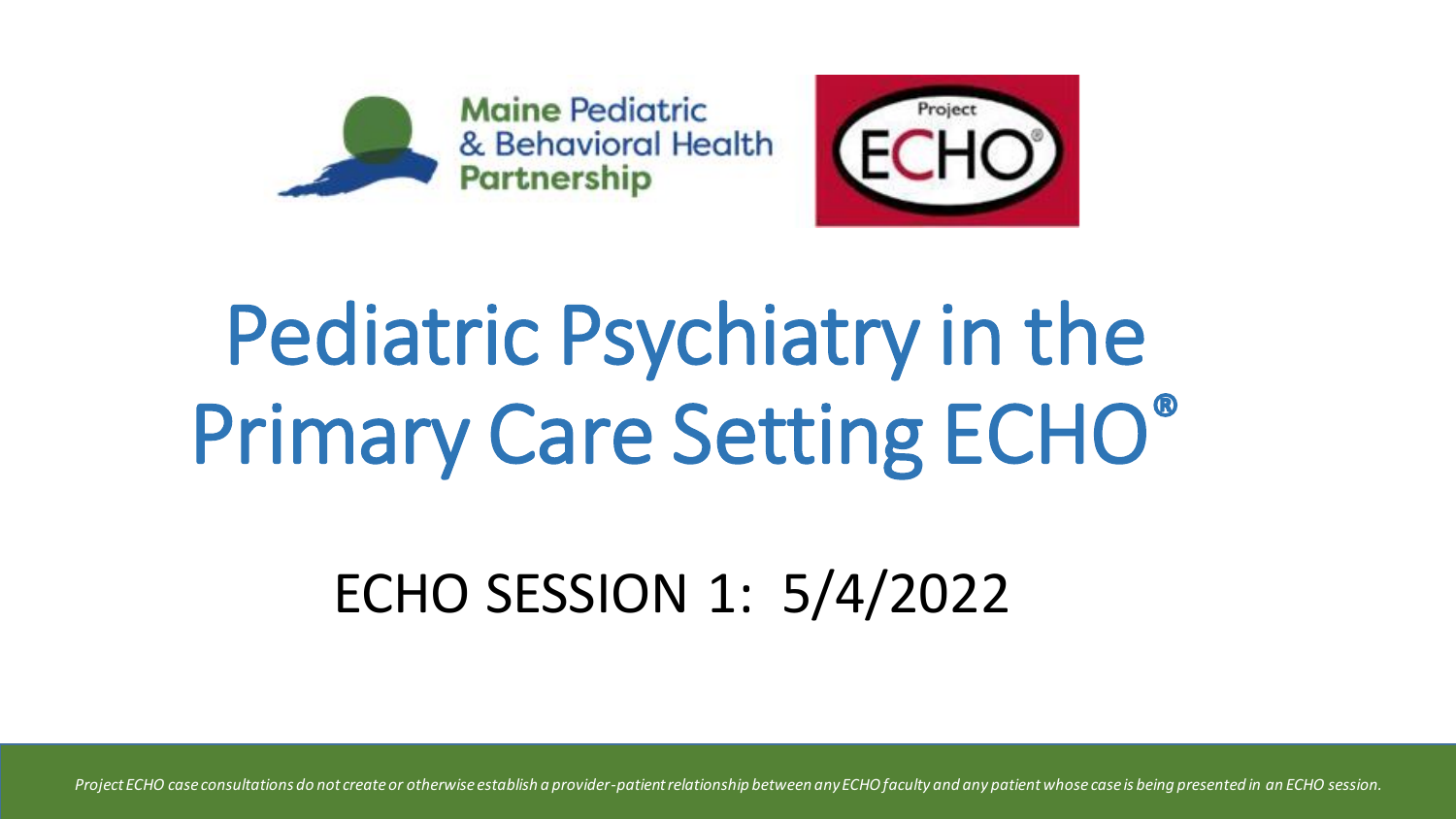## **Presentation: How to Formulate a Case for Consult Dr. Amy Mayhew, MD MPH**



Dr. Mayhew completed her master's degree in Public Health from Tulane University in New Orleans, and was a Peace Corps volunteer in Nepal as part of her master's program.

She earned her medical degree from the University of Rochester School of Medicine & Dentistry in Rochester, NY. She completed a residency in Psychiatry at Baylor College of Medicine in Houston, TX, followed by a fellowship in Child & Adolescent Psychiatry from Cambridge Health Alliance in Cambridge, MA.

She is Board certified in both Psychiatry and Child & Adolescent Psychiatry. She is currently the Clinical Director for the Child and Adolescent Psychiatry Outpatient Clinic at Maine Medical Center, as well as the PIER Program for early psychosis and the Maine Pediatric and Behavioral Health Partnership.



There are no relevant financial relationships to disclose.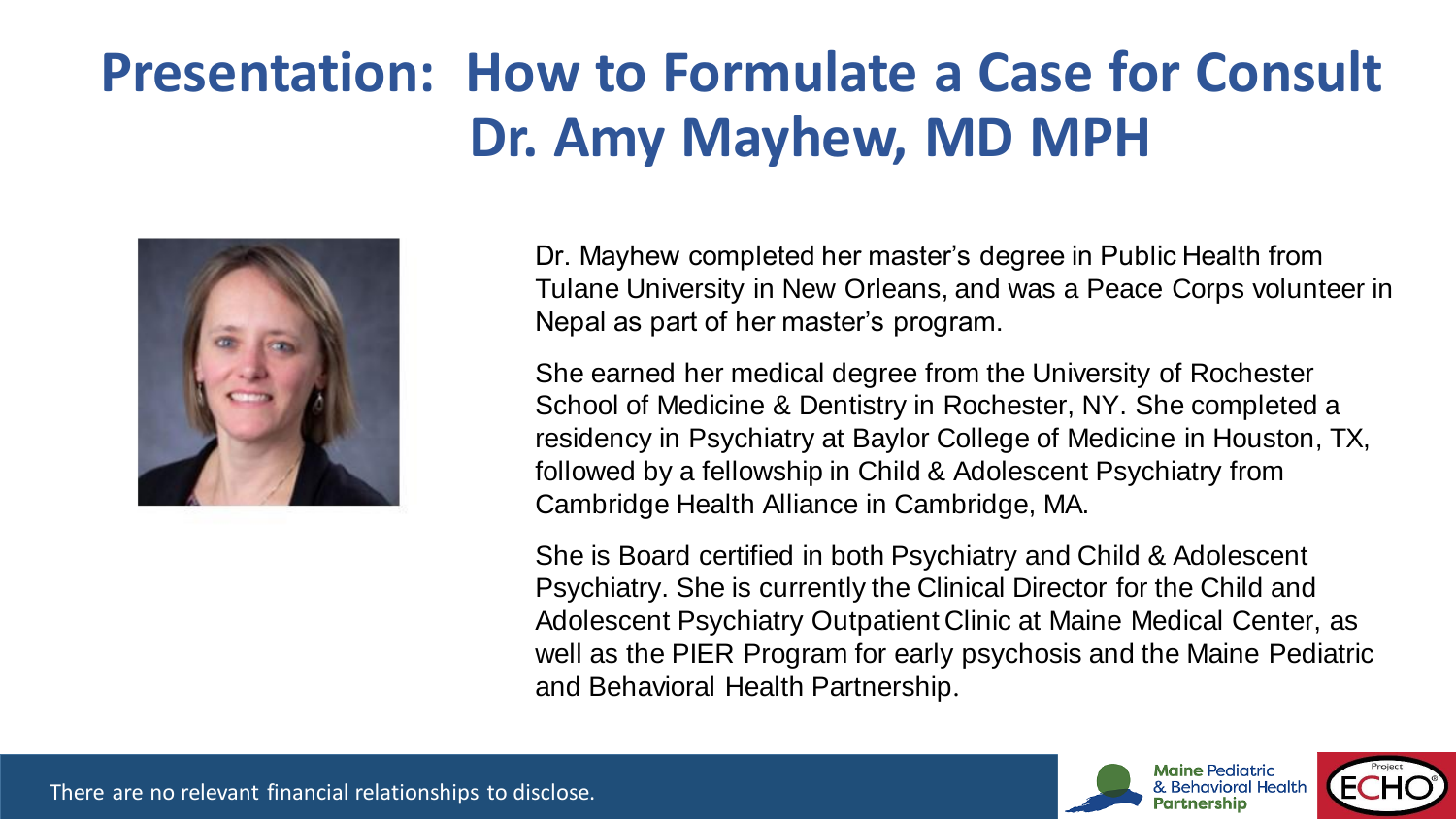## **Approaching Psychiatric Problems in Primary Care**

**Amy M. Mayhew, MD, MPH**

Clinical Director Child & Adolescent Psychiatry Outpatient Clinic Maine Medical Center



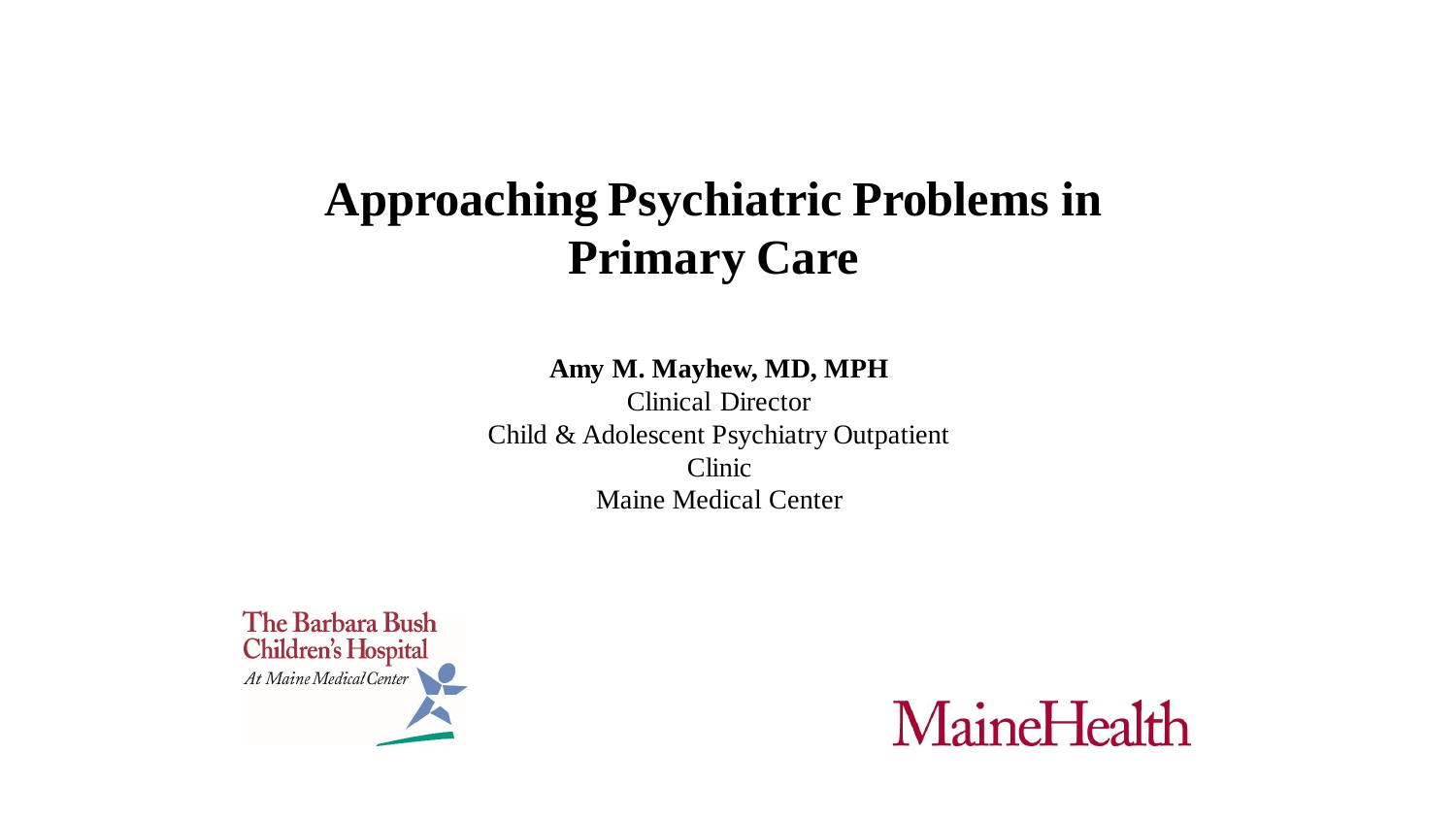## **Learning Objectives**

- Apply clinical domains when evaluating a psychiatric problem
- Develop an successful approach to psychiatric assessments



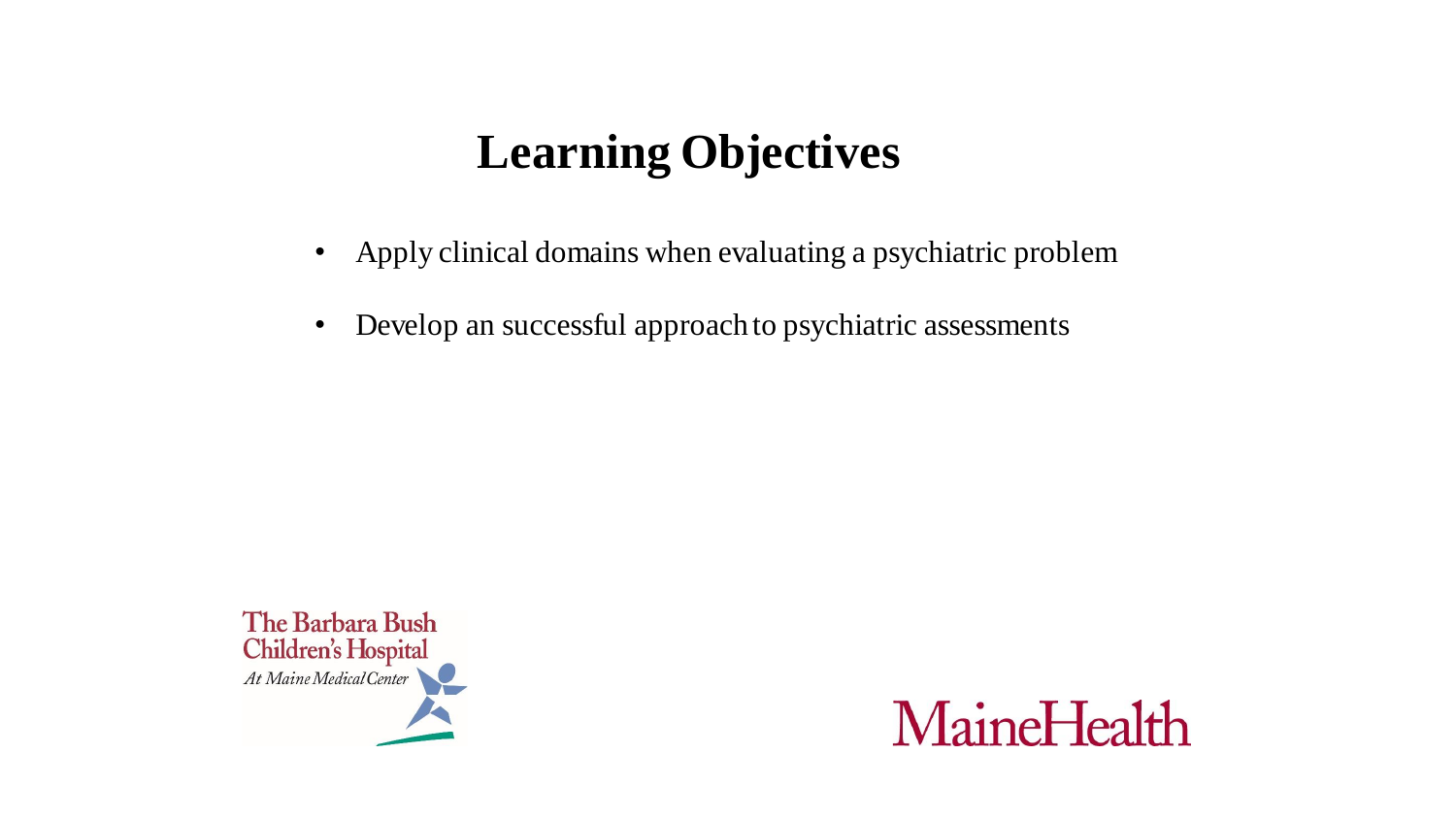"Thinking about psychiatric issues in kids is so complicated. I have to think about so many factors. Where do I start?"

"Psychiatric symptoms can have many different causes. The pediatric patient has to be evaluated within the context of the family, school, community, and culture to gain a full understanding. The clinician must both prioritize diagnoses and symptoms and continually reevaluate the formulation."

Purpose of the diagnostic assessment:

- Is there psychopathology present?
- What is the differential diagnosis?
- Is treatment indicated?
- What are the treatment recommendations?
- How does the clinician facilitate the family and child's engagement in treatment?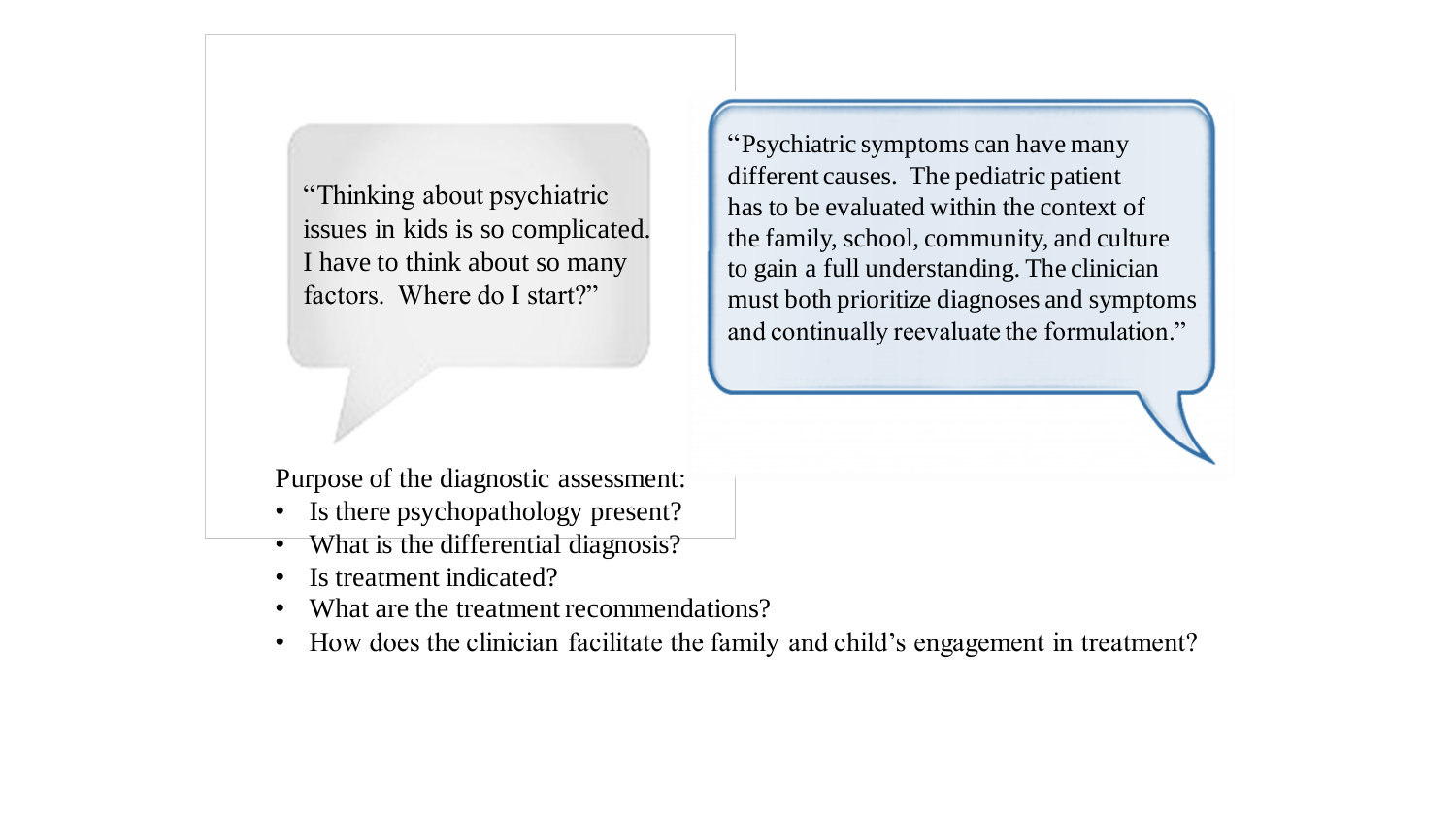"So I have to consider the context of a particular concern, including a good understanding of a child in their environment. How do I approach a concern that comes to my attention?"

"The concern is often a more severe form of issues found in many children (fears, tantrums, aggression). You need a good understanding of normal and abnormal development and range of expected behaviors at different ages to put the concern in context."

Aim of the assessment:

- Identify reasons and factors leading to the referral (Why now? Clarify social context)
- Obtain general picture of developmental functioning
- Understand nature and extent of functional impairment, behavioral difficulties, distress
- Identify individual, familial, and environmental factors that may account for, influence, or ameliorate these difficulties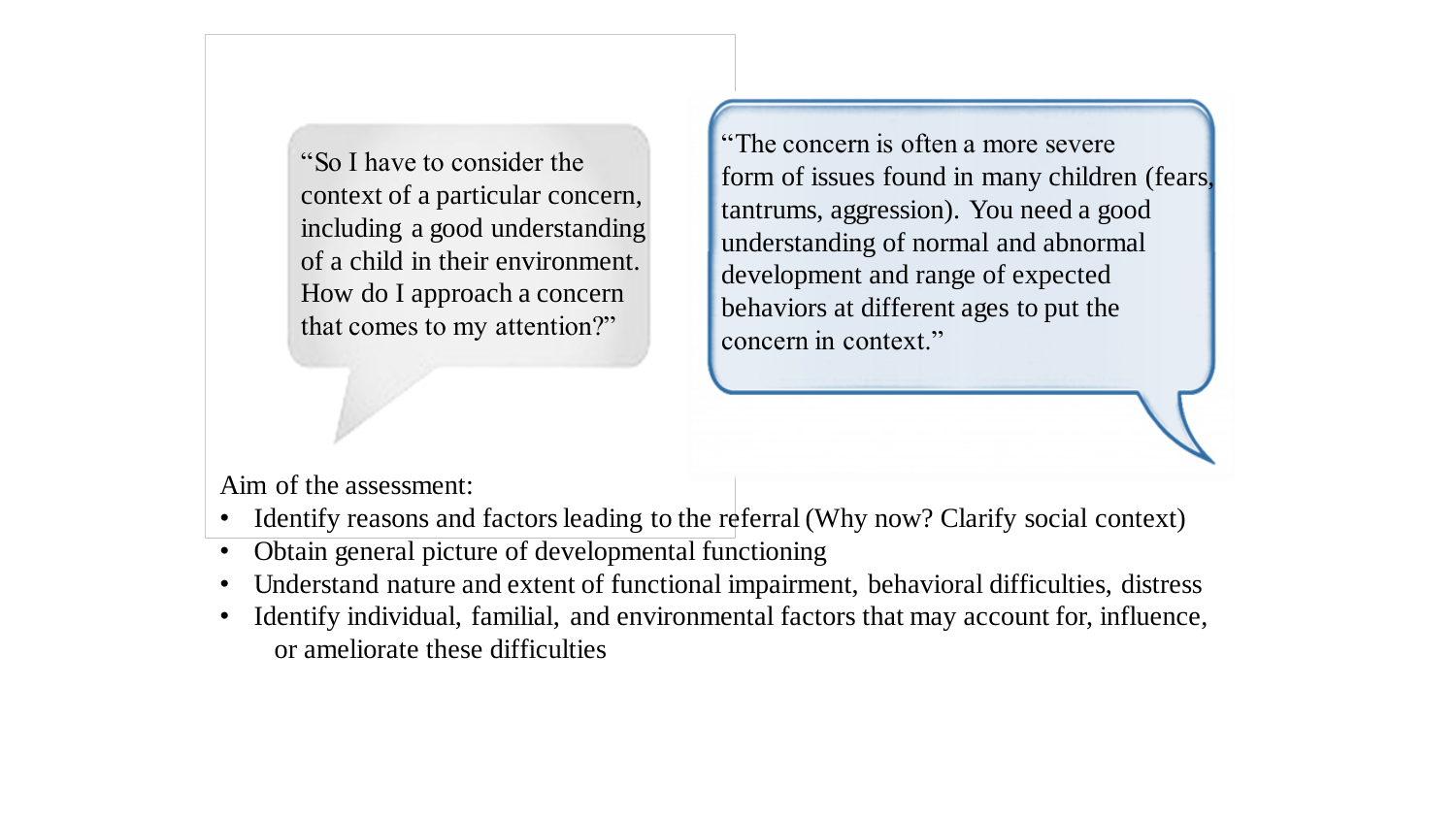"So, I understand that concerns are often due to a decline in functioning or not doing as well as peers. How should I approach the psychiatric concern that is brought to me?"

"It's most important to be empathetic, understanding, and non-judgmental, and allow the person bringing the concern to tell the story in their own way. Often the most therapeutic intervention is feeling heard and validated by the listening clinician."

General principles:

- Must be able to gather information appropriate to developmental level
- Usually need multiple visits to obtain a more accurate picture
- Should have time to talk to both child and parents alone
- Need information from various sources: the child, family, school, other agencies
- Can use screening questions to focus the interview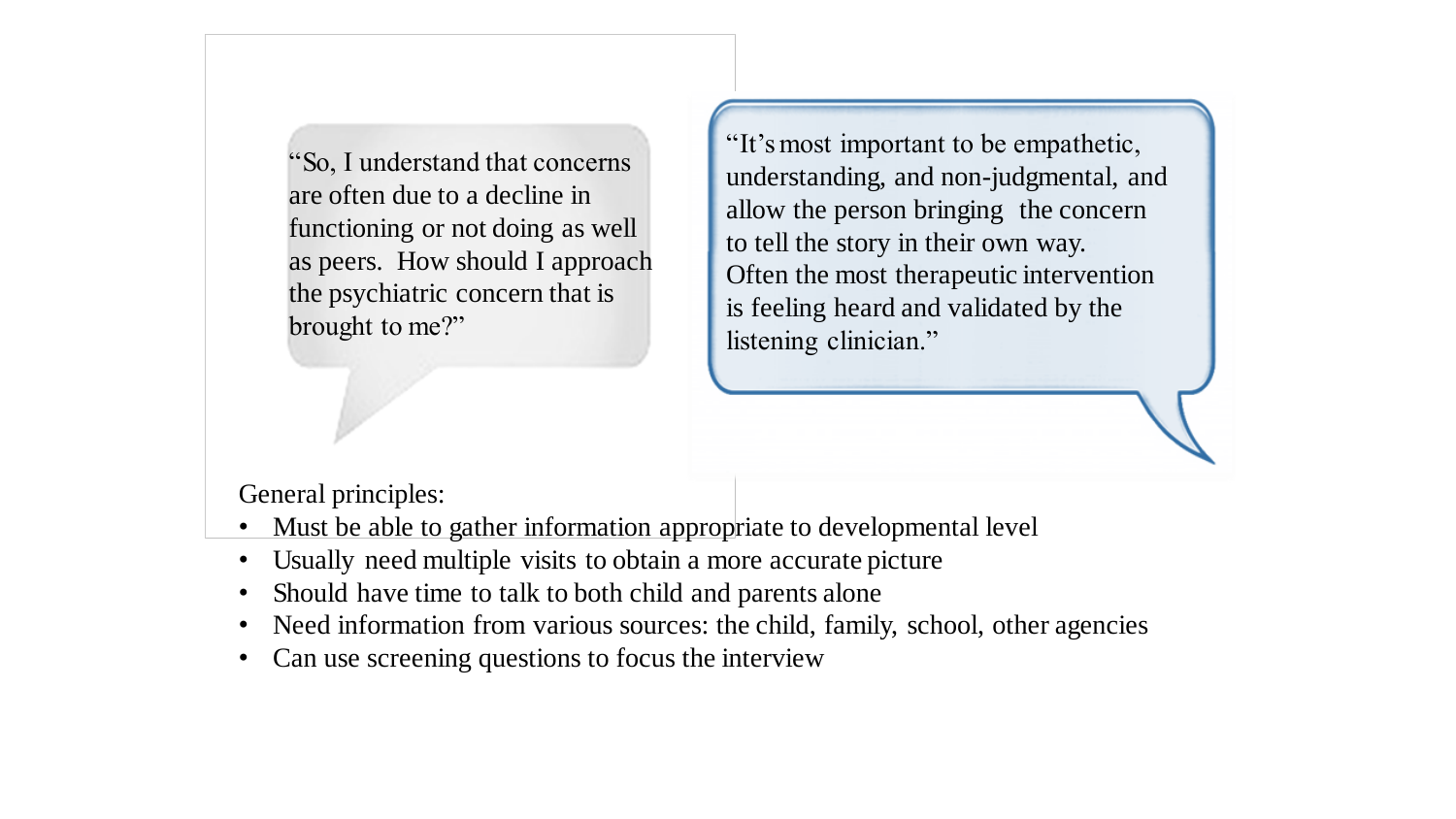"What is specific to the parent part of the interview that I need to keep in mind?"

"As the parent is essential to the care and well-being of the child, the parent needs to sees you as an ally. The parent is also an important source of information for the history of the concern in the context of the child and family history."

Parental/caregiver interview:

- Chief complaints often come from adults in the child's life
- Parents are more likely to present externalizing or disruptive behaviors
- Caregivers are more accurate with time-related info, family history
- Can learn about current difficulties, impact on the family
- Can give history of development in the context of family history and events
- Use interview to obtain a sense of family and parental functioning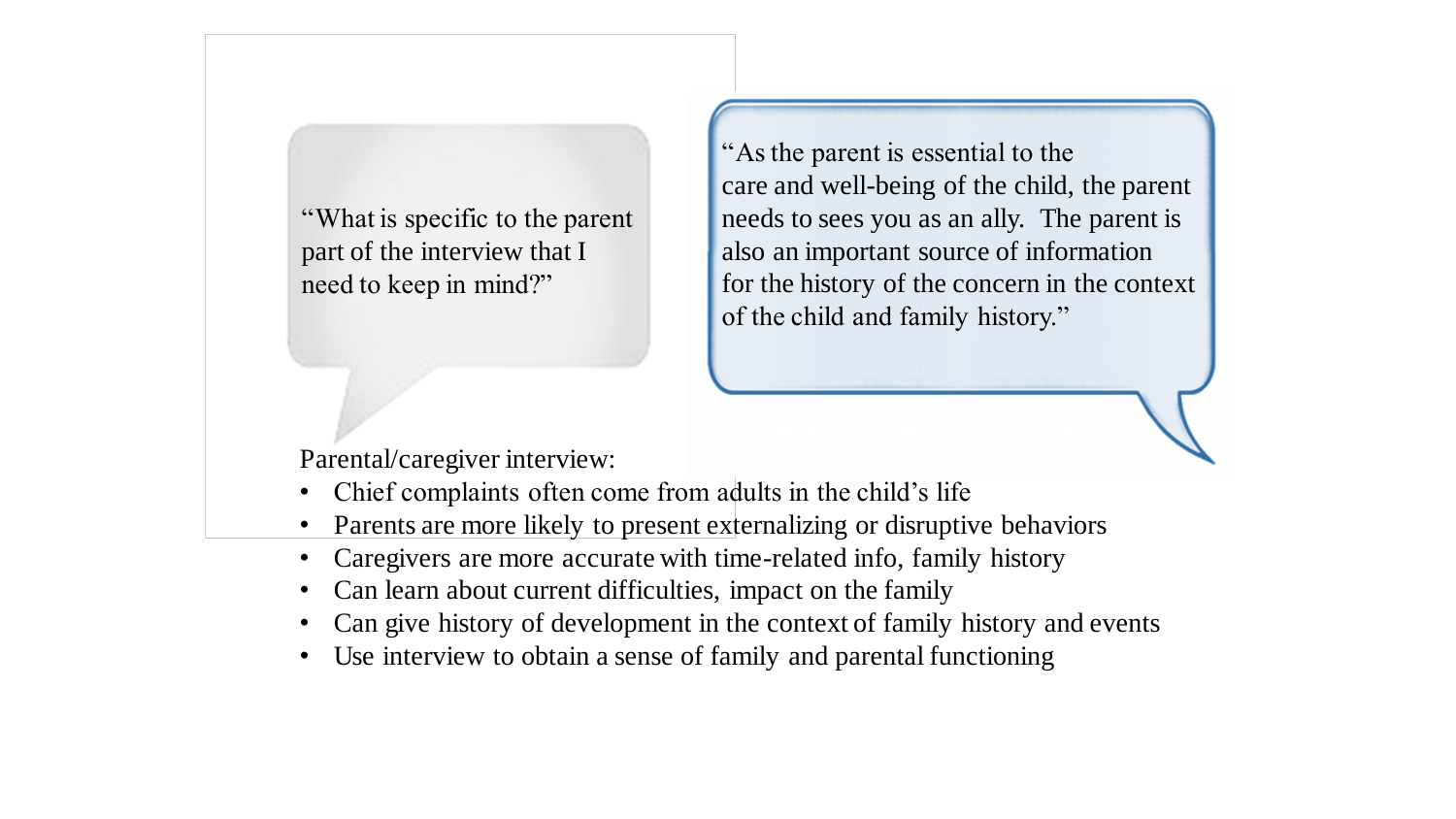"What is specific to the child part of the interview that I need to keep in mind?"

"In order to gain the child's trust, discuss the limits of confidentiality and present yourself as an ally. You also need to gather info in a manner appropriate to the maturity of the child, including nonverbal communication and social interactions."

Child interview:

- Child's understanding, motivation, and ability to cooperate is variable
- Start adolescent interview together to enhance adolescent agency
- Child more likely to report anxious or depressive symptoms, suicidal thoughts
- Child more accurate with feelings and attitudes
- Children under 10 often less reliable
- Child may be only source of info about abuse, substance use, DV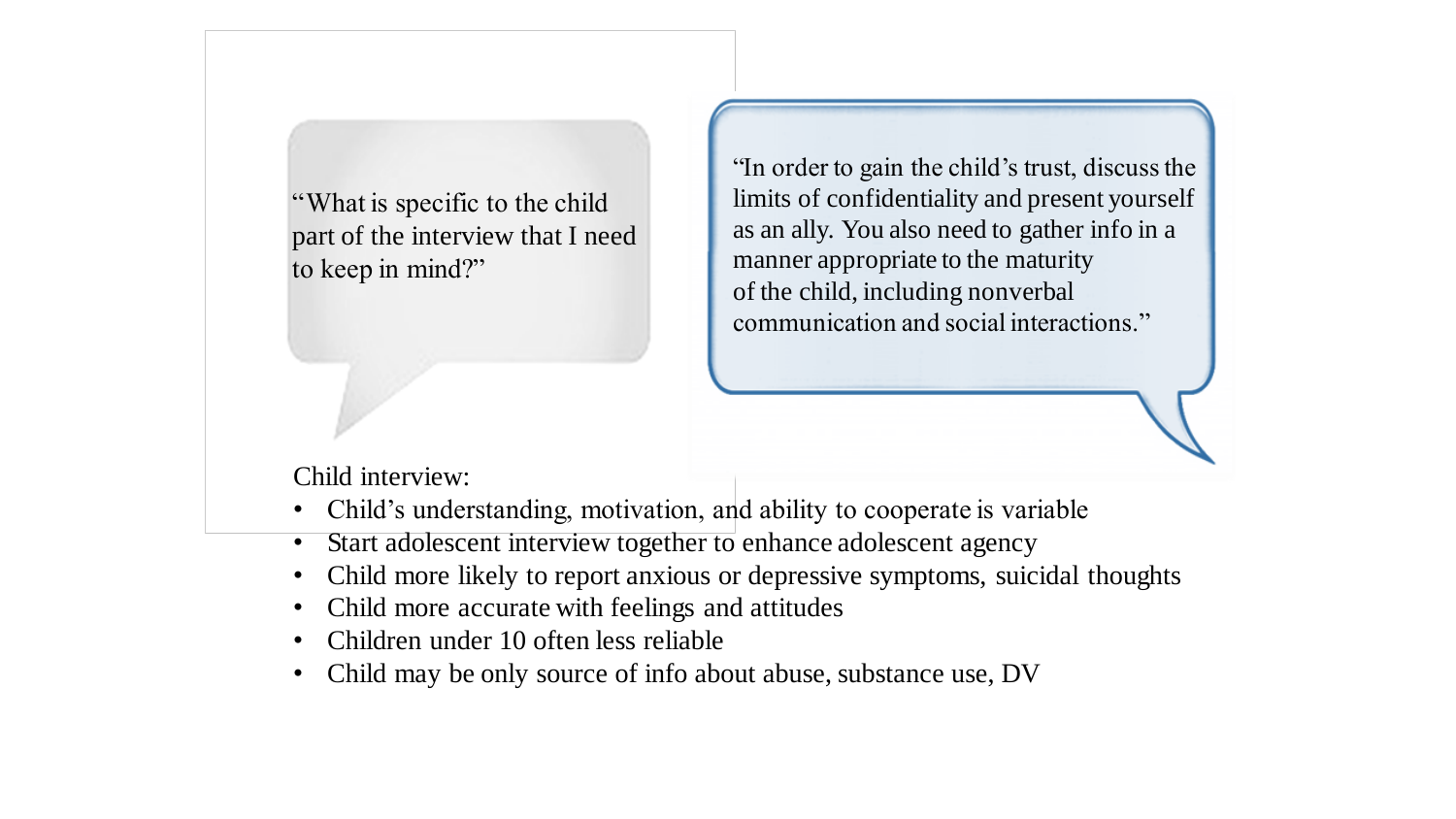"When is it important to obtain information from other sources besides the patient and the caregiver?"

"Ideally, you would always hear from other sources, but especially if there are school-related issues, the caregivers have very different viewpoints or a difficult relationship, or there is something about the concern that is not making sense."

Reasons for varying viewpoints on a problem:

- Context of observation or amount of time spent with the child
- How the individual perceives or evaluates information
- The individuals' propensity or ability to report what they see
- Concern may only be apparent in certain circumstances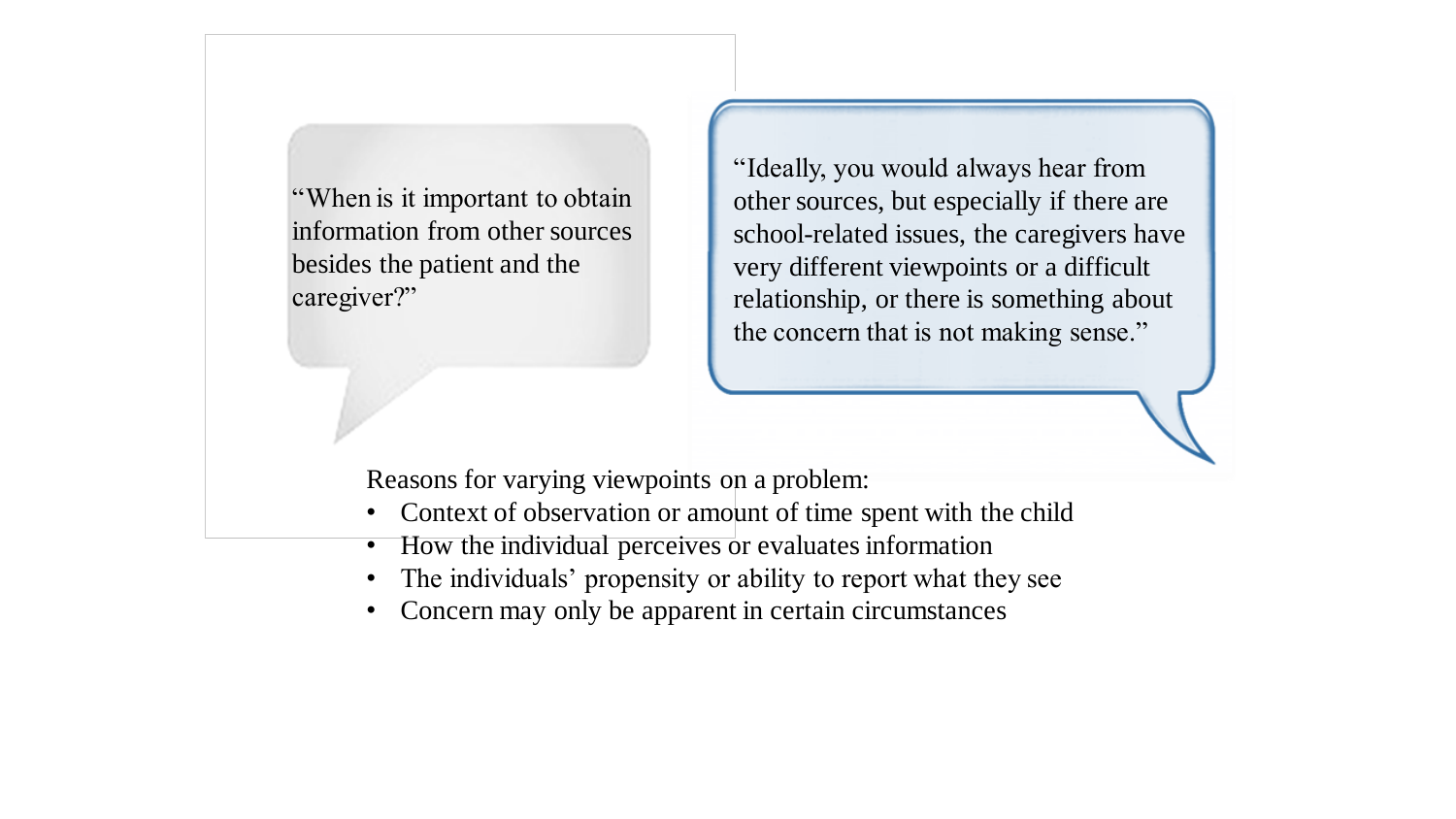"So once I have all the details about the concern, how do I make a formulation about the situation and the particular child?"

"A given concern can have different functions and clinical implications for different children and in different environmental settings. History taking and diagnostic formulation are not separate processes, but guide questions and diagnostic possibilities."

What to consider:

- Preceding circumstances
- Immediate precipitants
- Associated behaviors
- Consequences of the problem
- Broader developmental and familial context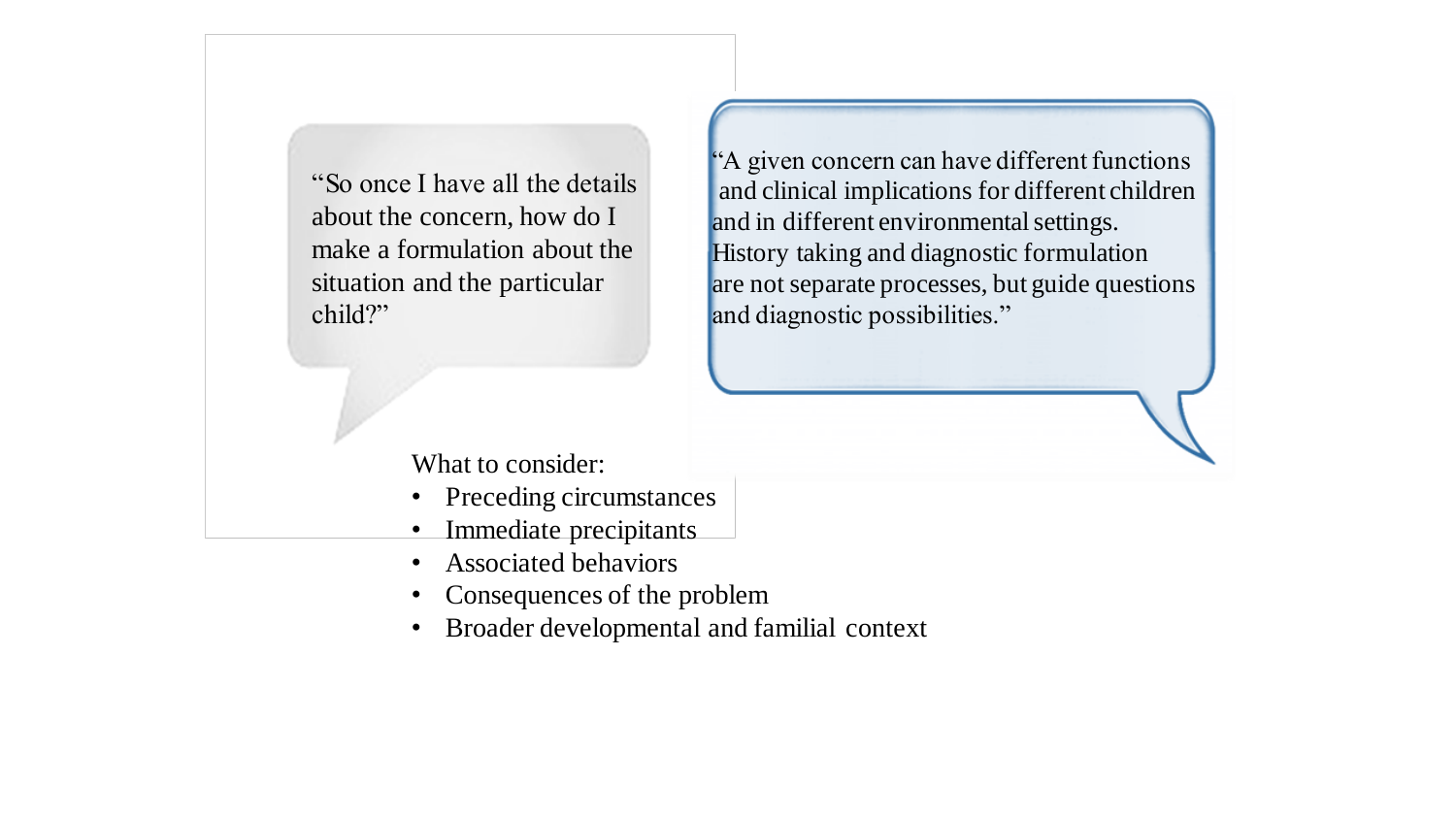"So, once I have done all of those pieces, I then fully understand the concern and can move forward with the treatment, right?

"Yes and no. You have an initial hypothesis and create a treatment plan based on that hypothesis, but will need to keep reassessing based on treatment response."

- Not unusual to have problems present later (weeks, months, years) that were not apparent initially
- New circumstances or information may later come to light
- Development happens, both individually and in a family
- A degree of humility and constant reformulation is key!